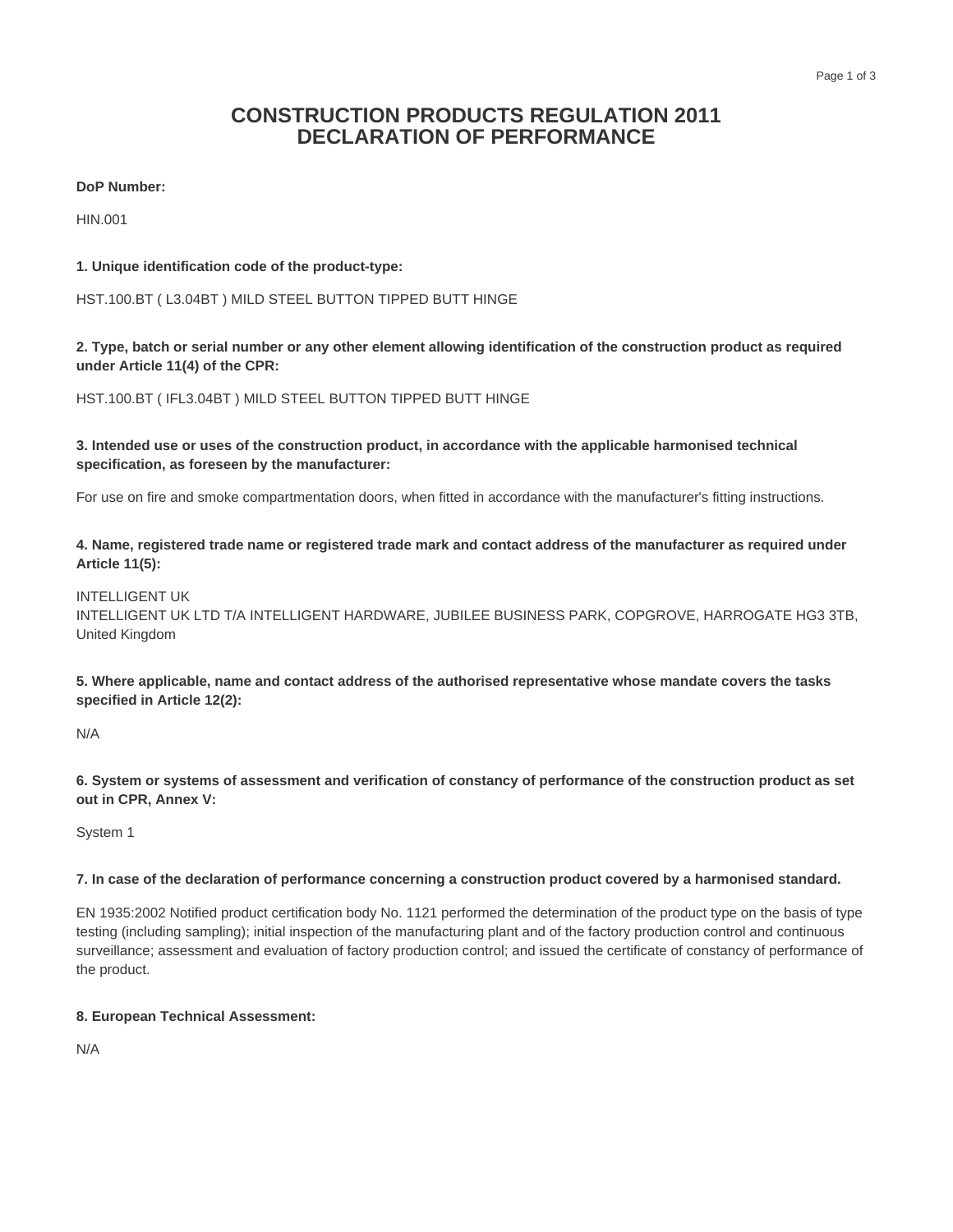# **9. Declared performance**

| <b>Essential characteristics</b><br><b>Self closing</b>          | <b>Performance</b>                                                                                                                                                                                               | Harmonised technical specification        |
|------------------------------------------------------------------|------------------------------------------------------------------------------------------------------------------------------------------------------------------------------------------------------------------|-------------------------------------------|
| Initial friction torque with max. door<br>mass 40 kg             | 2 Nm                                                                                                                                                                                                             | EN 1935:2002                              |
| Static load                                                      |                                                                                                                                                                                                                  |                                           |
| Load deformation                                                 | Passed with a displacement under load:<br>-lateral not more than 2 mm<br>-vertical not more than 4 mm<br>and a residual displacement after<br>unloading.<br>-lateral 0.02mm<br>-vertical 0.06mm                  |                                           |
| Overload                                                         | -no breakage of any hinge leaf, knuckle,<br>barrel or pin nor any cracking or<br>deformation visible to normal or<br>corrected vision<br>-the hinged test element remained<br>connected to the frame             |                                           |
| Shear strength                                                   | Passed with a lateral and vertical<br>displacement after unloading.<br>not more than 1 mm                                                                                                                        |                                           |
| Hinges for use on fire-resistant and/or<br>smoke-controls doors; | Grade 1: suitable for use on fire/smoke<br>resistant door assemblies.                                                                                                                                            |                                           |
| <b>Essential characteristics</b><br><b>Durability</b>            | <b>Performance</b>                                                                                                                                                                                               | <b>Harmonised technical specification</b> |
| Durability                                                       | Passed a 200 000 cycles test with a<br>maximum wear:<br>-lateral 0.02mm<br>-vertical 0.42mm<br>with a maximum frictional torque.<br>-after 20 cycles 2 Nm<br>-after the completion of 200000 cycles 2<br>Nm      | EN 1935:2002                              |
| Corrosion                                                        | Pass Grade 3: 96 hrs                                                                                                                                                                                             |                                           |
| <b>Dangerous Substances Annex ZA3</b>                            | The materials in the product(s) do not<br>contain or release any dangerous<br>substances in excess of the maximum<br>levels specified in existing European<br>material standards or any national<br>regulations. |                                           |